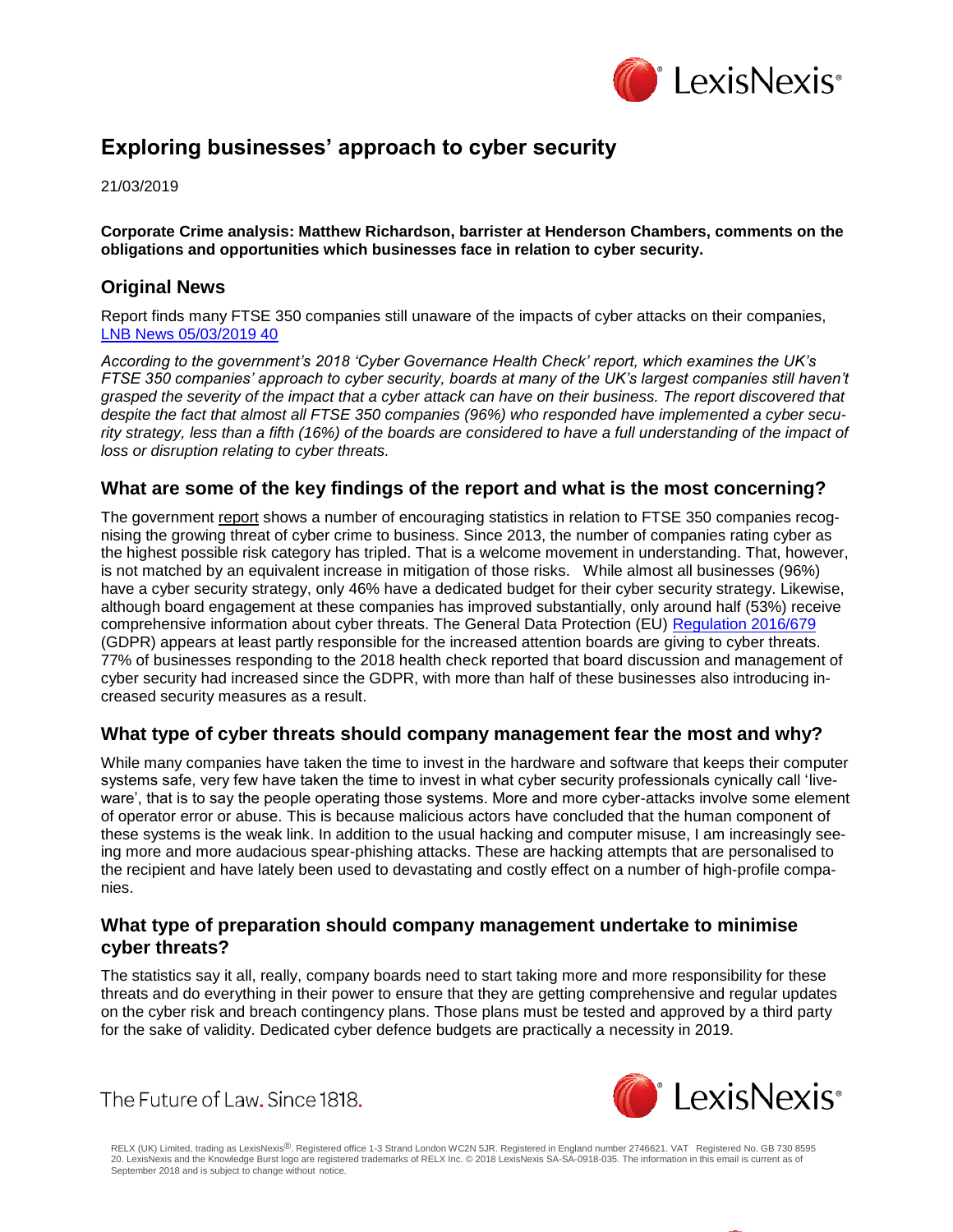

Given the personalised, well researched nature and many new cyber-attacks, it follows that education and training must therefore be the main focus for companies looking to minimise their risk and, it must be said, liability in the event of a successful cyber-attack upon them. Naturally, these companies all have money to make and every staff day training is a work day lost. However, the calculus weighs heavily in favour of making that investment as the costs of non-compliance and or breach by a successful hacker are massive.

## **What type of liability, civil or criminal, does company management expose themselves to if they do not prepare for cyber threats?**

The liability for a company that fails to take the requisite technical or organisational measures to protect itself are staggering. The GDPR has given the Information Commissioner the power to levy fines based on the annual global turnover of a company. In the case of a breach of the general obligations on data controllers that fine can reach 2% of global turnover. That figure for the average FTSE 350 company would be astronomical. I have little doubt that in the right circumstances of dereliction in regard to cyber security, the Information Commission would have no difficultly flexing her muscle and imposing a fine on this scale.

This also does not account for losses suffered by any companies or individuals affected downstream from the hack, maybe through the loss personal data or trade secrets or actual monetary loss. All of these losses would have to be met by any company that had not complied with the regulatory duties or worse yet, was so ill prepared as to be negligent. A large company could be facing years of litigation and group actions in the event it lost personal data of many customers. Needless to say that any fines would be dwarfed by these costs.

Companies that are providers of 'essential services' that is to say basically infrastructure companies have further duties imposed on them by the Network Information Security (EU) [Directive \(EU\) 2016/1148](https://www.lexisnexis.com/uk/lexispsl/corporatecrime/citationlinkHandler.faces?bct=A&service=citation&risb=&EU_DIR&$num!%2532016L1148%25) and could be subjected to fines that are frighteningly described as 'effective, proportionate, and dissuasive' for breach of those further duties.

## **What is the current law, statutory or common, on the responsibility of company management for neglecting cyber security? Is any further regulation or oversight necessary?**

The primary law that governs the responsibility in regard to data security is Article 32 of the GDPR, which imposes the following duty of all data controllers:

#### 'Art 32

Taking into account the state of the art, the costs of implementation and the nature, scope, context and purposes of processing as well as the risk of varying likelihood and severity for the rights and freedoms of natural persons, the controller and the processor shall implement appropriate technical and organisational measures to ensure a level of security appropriate to the risk, including inter alia as appropriate:

1 the pseudonymisation and encryption of personal data

The Future of Law. Since 1818.

2 the ability to ensure the ongoing confidentiality, integrity, availability and resilience of processing systems and services

3 the ability to restore the availability and access to personal data in a timely manner in the event of a physical or technical incident

4 a process for regularly testing, assessing and evaluating the effectiveness of technical and organisational measures for ensuring the security of the processing'

The items listed above are considered to be the bare minimum that is required to avoid liability under the GDPR, and I feel certain the law of negligence. However, this is the minimum required and taking into account the factors set out in that the requirements could be substantially higher in certain circumstances.



RELX (UK) Limited, trading as LexisNexis®. Registered office 1-3 Strand London WC2N 5JR. Registered in England number 2746621. VAT Registered No. GB 730 8595 20. LexisNexis and the Knowledge Burst logo are registered trademarks of RELX Inc. © 2018 LexisNexis SA-SA-0918-035. The information in this email is current as of September 2018 and is subject to change without notice.